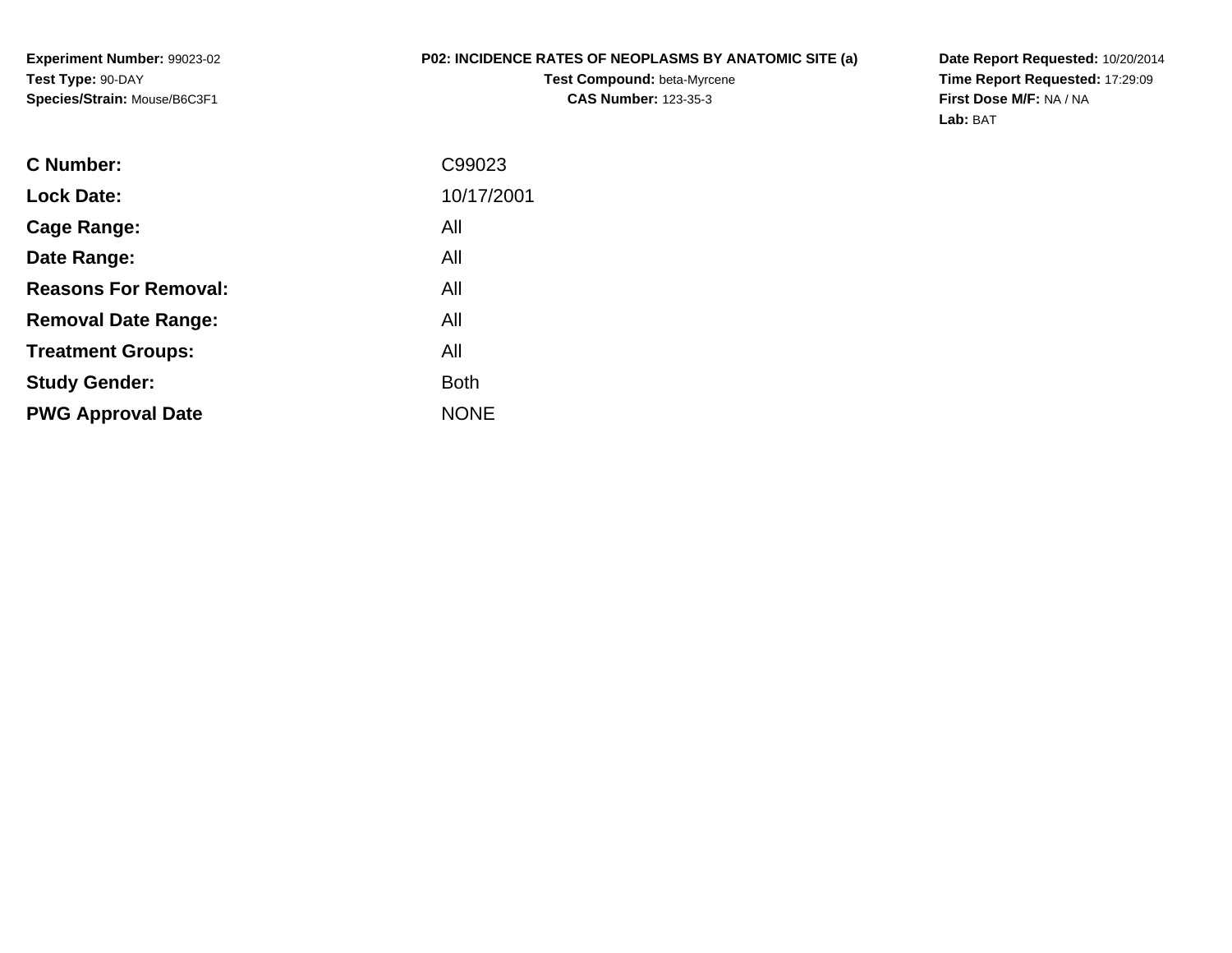| Experiment Number: 99023-02             |        | P02: INCIDENCE RATES OF NEOPLASMS BY ANATOMIC SITE (a) | Date Report Requested: 10/20/2014   |             |             |              |
|-----------------------------------------|--------|--------------------------------------------------------|-------------------------------------|-------------|-------------|--------------|
| Test Type: 90-DAY                       |        | Test Compound: beta-Myrcene                            | Time Report Requested: 17:29:09     |             |             |              |
| Species/Strain: Mouse/B6C3F1            |        | <b>CAS Number: 123-35-3</b>                            | First Dose M/F: NA / NA<br>Lab: BAT |             |             |              |
| <b>B6C3F1 Mouse MALE</b>                | 0 G/KG | 0.25 G/KG                                              | G/KG<br>0.5                         | G/KG<br>1.0 | G/KG<br>2.0 | G/KG<br>4.0  |
| <b>Disposition Summary</b>              |        |                                                        |                                     |             |             |              |
| <b>Animals Initially In Study</b>       | 10     | 10                                                     | 10                                  | 10          | 10          | 10           |
| <b>Early Deaths</b>                     |        |                                                        |                                     |             |             |              |
| <b>Moribund Sacrifice</b>               |        |                                                        |                                     |             | 5           | $\mathbf{2}$ |
| <b>Natural Death</b>                    |        |                                                        |                                     |             | 4           | 8            |
| <b>Survivors</b>                        |        |                                                        |                                     |             |             |              |
| <b>Terminal Sacrifice</b>               | 10     | 10                                                     | 10                                  | 10          | 1           |              |
| <b>Animals Examined Microscopically</b> | 10     | 10                                                     | 10                                  | 10          | 10          | 10           |
| <b>ALIMENTARY SYSTEM</b>                |        |                                                        |                                     |             |             |              |
| Esophagus                               | (10)   | (0)                                                    | (0)                                 | (10)        | (10)        | (10)         |
| Gallbladder                             | (10)   | (0)                                                    | (0)                                 | (10)        | (9)         | (8)          |
| Intestine Large, Cecum                  | (10)   | (0)                                                    | (0)                                 | (10)        | (10)        | (9)          |
| Intestine Large, Colon                  | (10)   | (0)                                                    | (0)                                 | (10)        | (8)         | (8)          |
| Intestine Large, Rectum                 | (10)   | (0)                                                    | (0)                                 | (10)        | (10)        | (9)          |
| Intestine Small, Duodenum               | (10)   | (0)                                                    | (0)                                 | (10)        | (9)         | (6)          |
| Intestine Small, Ileum                  | (10)   | (0)                                                    | (0)                                 | (10)        | (9)         | (7)          |
| Intestine Small, Jejunum                | (10)   | (0)                                                    | (0)                                 | (10)        | (8)         | (6)          |
| Liver                                   | (10)   | (10)                                                   | (10)                                | (10)        | (10)        | (10)         |
| Oral Mucosa                             | (10)   | (0)                                                    | (0)                                 | (10)        | (10)        | (10)         |
| Pancreas                                | (10)   | (10)                                                   | (10)                                | (10)        | (10)        | (10)         |
| Salivary Glands                         | (10)   | (0)                                                    | (0)                                 | (10)        | (10)        | (10)         |
| Stomach, Forestomach                    | (10)   | (10)                                                   | (10)                                | (10)        | (10)        | (10)         |
| Stomach, Glandular                      | (10)   | (0)                                                    | (0)                                 | (10)        | (10)        | (10)         |
| CARDIOVASCULAR SYSTEM                   |        |                                                        |                                     |             |             |              |
| <b>Blood Vessel</b>                     | (10)   | (0)                                                    | (0)                                 | (10)        | (9)         | (10)         |
| Heart                                   | (10)   | (0)                                                    | (0)                                 | (10)        | (10)        | (10)         |
|                                         |        |                                                        |                                     |             |             |              |

b - Primary tumors: all tumors except metastatic tumors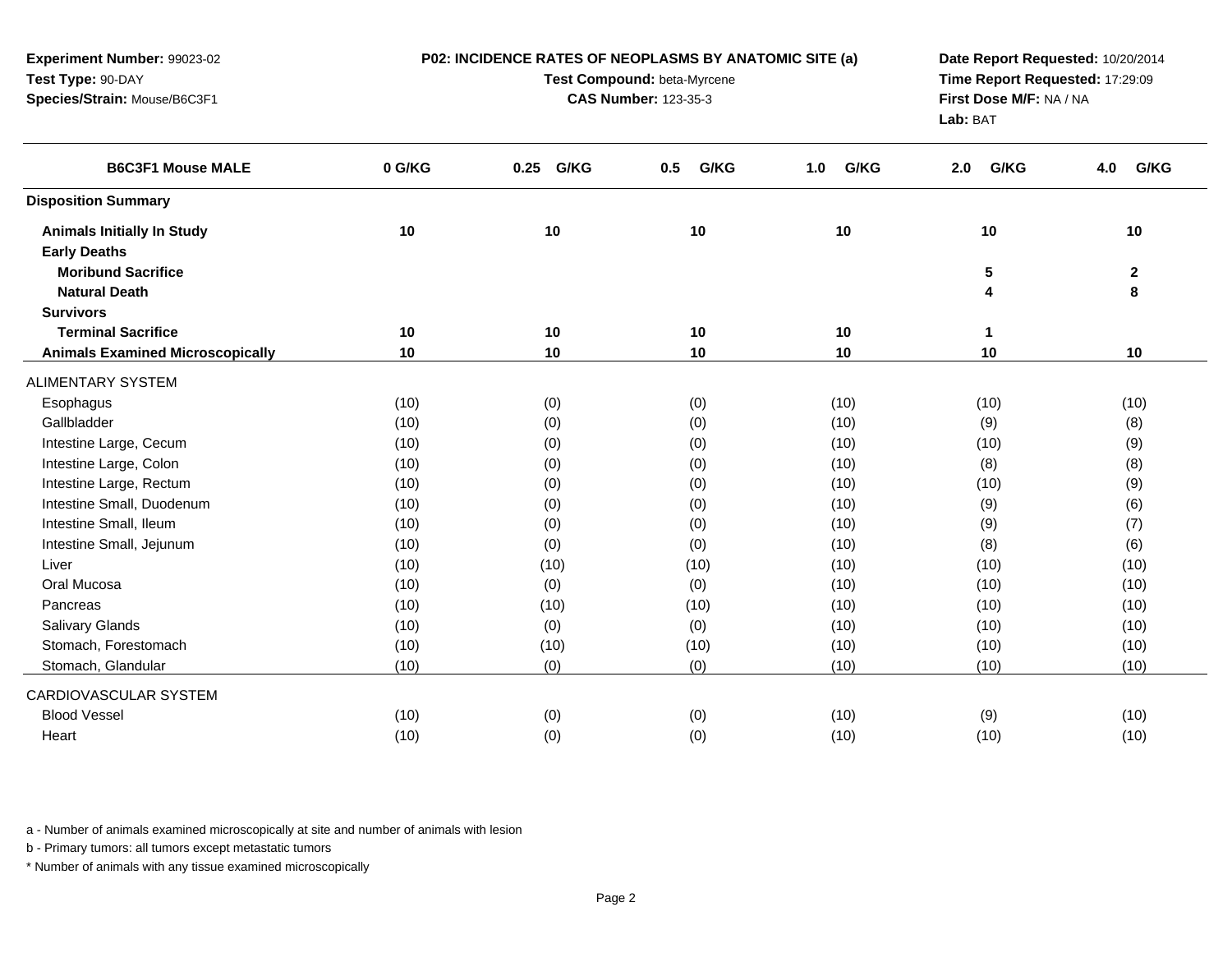| Experiment Number: 99023-02<br>Test Type: 90-DAY<br>Species/Strain: Mouse/B6C3F1 |        | P02: INCIDENCE RATES OF NEOPLASMS BY ANATOMIC SITE (a)<br>Test Compound: beta-Myrcene<br><b>CAS Number: 123-35-3</b> | Date Report Requested: 10/20/2014<br>Time Report Requested: 17:29:09<br>First Dose M/F: NA / NA<br>Lab: BAT |             |             |             |
|----------------------------------------------------------------------------------|--------|----------------------------------------------------------------------------------------------------------------------|-------------------------------------------------------------------------------------------------------------|-------------|-------------|-------------|
| <b>B6C3F1 Mouse MALE</b>                                                         | 0 G/KG | G/KG<br>0.25                                                                                                         | G/KG<br>0.5                                                                                                 | G/KG<br>1.0 | G/KG<br>2.0 | G/KG<br>4.0 |
| <b>ENDOCRINE SYSTEM</b>                                                          |        |                                                                                                                      |                                                                                                             |             |             |             |
| <b>Adrenal Cortex</b>                                                            | (10)   | (0)                                                                                                                  | (0)                                                                                                         | (10)        | (10)        | (10)        |
| Adrenal Medulla                                                                  | (10)   | (0)                                                                                                                  | (0)                                                                                                         | (10)        | (10)        | (10)        |
| Parathyroid Gland                                                                | (9)    | (0)                                                                                                                  | (0)                                                                                                         | (9)         | (7)         | (6)         |
| <b>Pituitary Gland</b>                                                           | (10)   | (0)                                                                                                                  | (0)                                                                                                         | (10)        | (10)        | (10)        |
| <b>Thyroid Gland</b>                                                             | (10)   | (0)                                                                                                                  | (0)                                                                                                         | (10)        | (10)        | (10)        |
| <b>GENERAL BODY SYSTEM</b><br>None                                               |        |                                                                                                                      |                                                                                                             |             |             |             |
| <b>GENITAL SYSTEM</b>                                                            |        |                                                                                                                      |                                                                                                             |             |             |             |
| <b>Coagulating Gland</b>                                                         | (10)   | (0)                                                                                                                  | (0)                                                                                                         | (10)        | (9)         | (10)        |
| Epididymis                                                                       | (10)   | (0)                                                                                                                  | (0)                                                                                                         | (10)        | (10)        | (10)        |
| <b>Preputial Gland</b>                                                           | (10)   | (0)                                                                                                                  | (0)                                                                                                         | (10)        | (10)        | (10)        |
| Prostate                                                                         | (10)   | (0)                                                                                                                  | (0)                                                                                                         | (10)        | (10)        | (10)        |
| <b>Seminal Vesicle</b>                                                           | (10)   | (0)                                                                                                                  | (0)                                                                                                         | (10)        | (10)        | (10)        |
| <b>Testes</b>                                                                    | (10)   | (10)                                                                                                                 | (10)                                                                                                        | (10)        | (10)        | (10)        |
| <b>HEMATOPOIETIC SYSTEM</b>                                                      |        |                                                                                                                      |                                                                                                             |             |             |             |
| <b>Bone Marrow</b>                                                               | (10)   | (10)                                                                                                                 | (10)                                                                                                        | (10)        | (10)        | (10)        |
| Lymph Node, Mandibular                                                           | (10)   | (10)                                                                                                                 | (10)                                                                                                        | (9)         | (9)         | (10)        |
| Lymph Node, Mesenteric                                                           | (10)   | (10)                                                                                                                 | (10)                                                                                                        | (10)        | (10)        | (10)        |
| Spleen                                                                           | (10)   | (10)                                                                                                                 | (10)                                                                                                        | (10)        | (10)        | (10)        |
| Thymus                                                                           | (10)   | (10)                                                                                                                 | (10)                                                                                                        | (10)        | (10)        | (10)        |
| <b>INTEGUMENTARY SYSTEM</b>                                                      |        |                                                                                                                      |                                                                                                             |             |             |             |
| Mammary Gland                                                                    | (1)    | (0)                                                                                                                  | (0)                                                                                                         | (0)         | (0)         | (0)         |
| Skin                                                                             | (10)   | (0)                                                                                                                  | (0)                                                                                                         | (10)        | (10)        | (10)        |
| MUSCULOSKELETAL SYSTEM                                                           |        |                                                                                                                      |                                                                                                             |             |             |             |
| <b>Bone</b>                                                                      | (10)   | (0)                                                                                                                  | (0)                                                                                                         | (10)        | (10)        | (10)        |

b - Primary tumors: all tumors except metastatic tumors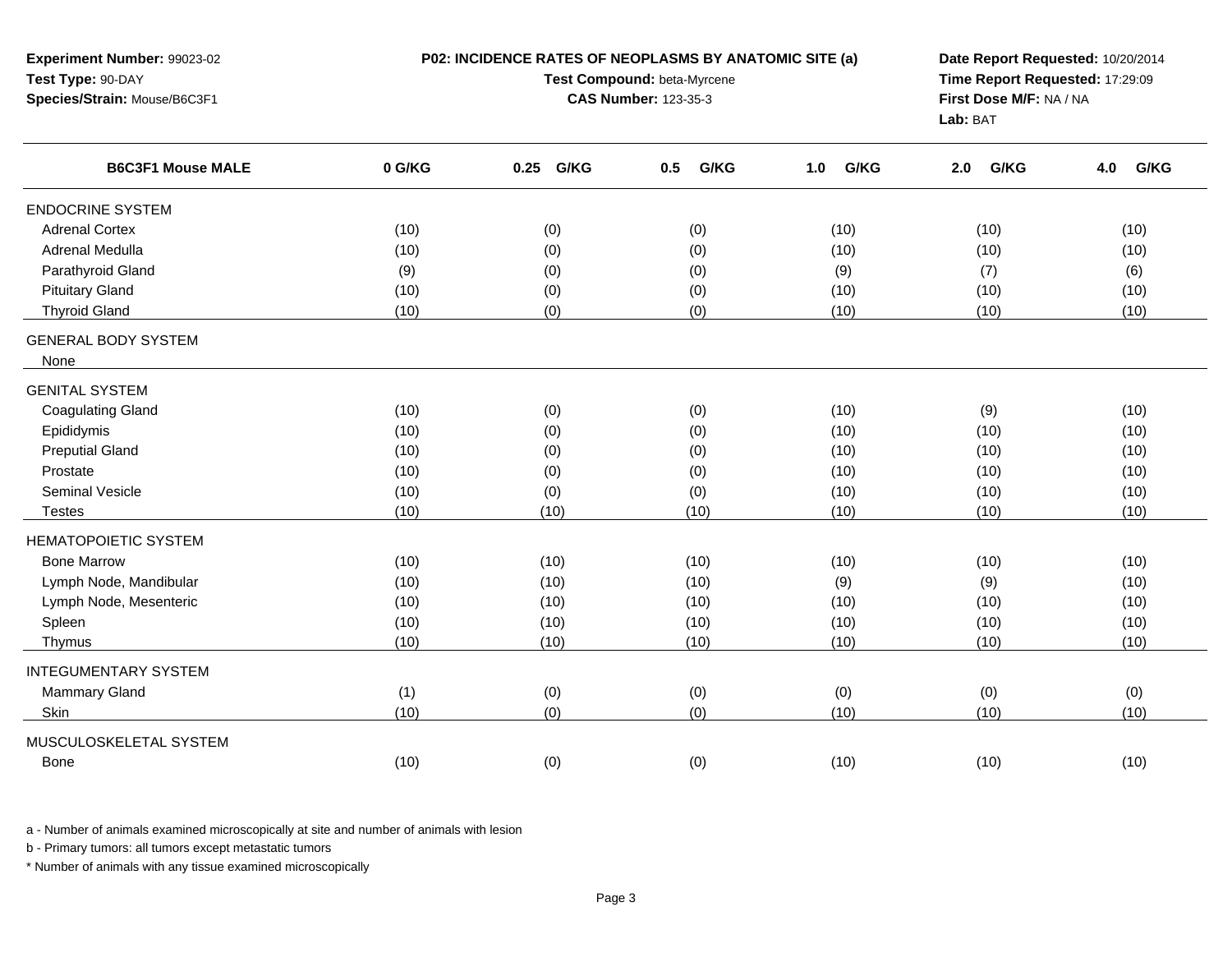| <b>Experiment Number: 99023-02</b><br>Test Type: 90-DAY<br>Species/Strain: Mouse/B6C3F1 |        | P02: INCIDENCE RATES OF NEOPLASMS BY ANATOMIC SITE (a)<br>Test Compound: beta-Myrcene<br><b>CAS Number: 123-35-3</b> | Date Report Requested: 10/20/2014<br>Time Report Requested: 17:29:09<br>First Dose M/F: NA / NA<br>Lab: BAT |             |             |             |  |
|-----------------------------------------------------------------------------------------|--------|----------------------------------------------------------------------------------------------------------------------|-------------------------------------------------------------------------------------------------------------|-------------|-------------|-------------|--|
| <b>B6C3F1 Mouse MALE</b>                                                                | 0 G/KG | 0.25<br>G/KG                                                                                                         | G/KG<br>0.5                                                                                                 | G/KG<br>1.0 | G/KG<br>2.0 | G/KG<br>4.0 |  |
| NERVOUS SYSTEM                                                                          |        |                                                                                                                      |                                                                                                             |             |             |             |  |
| Brain                                                                                   | (10)   | (0)                                                                                                                  | (0)                                                                                                         | (10)        | (10)        | (10)        |  |
| <b>RESPIRATORY SYSTEM</b>                                                               |        |                                                                                                                      |                                                                                                             |             |             |             |  |
| Lung                                                                                    | (10)   | (0)                                                                                                                  | (0)                                                                                                         | (10)        | (10)        | (10)        |  |
| Nose                                                                                    | (10)   | (10)                                                                                                                 | (10)                                                                                                        | (10)        | (10)        | (10)        |  |
| Trachea                                                                                 | (10)   | (0)                                                                                                                  | (0)                                                                                                         | (10)        | (10)        | (10)        |  |
| SPECIAL SENSES SYSTEM                                                                   |        |                                                                                                                      |                                                                                                             |             |             |             |  |
| Eye                                                                                     | (10)   | (0)                                                                                                                  | (0)                                                                                                         | (10)        | (10)        | (10)        |  |
| Harderian Gland                                                                         | (10)   | (0)                                                                                                                  | (0)                                                                                                         | (10)        | (10)        | (10)        |  |
| <b>URINARY SYSTEM</b>                                                                   |        |                                                                                                                      |                                                                                                             |             |             |             |  |
| Kidney                                                                                  | (10)   | (10)                                                                                                                 | (10)                                                                                                        | (10)        | (10)        | (10)        |  |
| Urinary Bladder                                                                         | (10)   | (0)                                                                                                                  | (0)                                                                                                         | (10)        | (10)        | (10)        |  |

b - Primary tumors: all tumors except metastatic tumors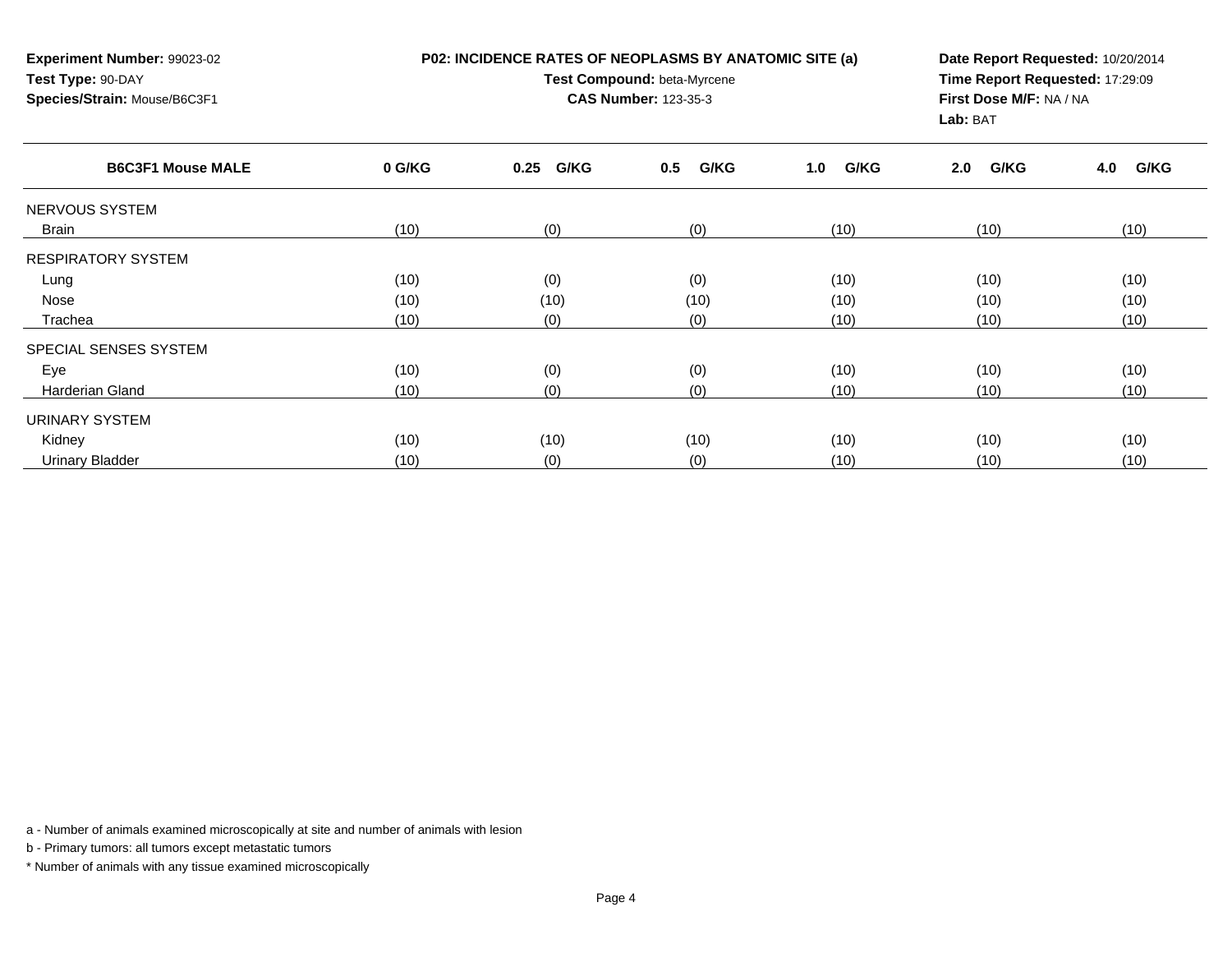| Experiment Number: 99023-02<br>Test Type: 90-DAY<br>Species/Strain: Mouse/B6C3F1    | P02: INCIDENCE RATES OF NEOPLASMS BY ANATOMIC SITE (a)<br>Test Compound: beta-Myrcene<br><b>CAS Number: 123-35-3</b> |      |      |     |      |     |      | Date Report Requested: 10/20/2014<br>Time Report Requested: 17:29:09<br>First Dose M/F: NA / NA<br>Lab: BAT |      |     |      |
|-------------------------------------------------------------------------------------|----------------------------------------------------------------------------------------------------------------------|------|------|-----|------|-----|------|-------------------------------------------------------------------------------------------------------------|------|-----|------|
| <b>B6C3F1 Mouse MALE</b>                                                            | 0 G/KG                                                                                                               | 0.25 | G/KG | 0.5 | G/KG | 1.0 | G/KG | 2.0                                                                                                         | G/KG | 4.0 | G/KG |
| <b>Tumor Summary for MALE</b>                                                       |                                                                                                                      |      |      |     |      |     |      |                                                                                                             |      |     |      |
| Total Animals with Primary Neoplasms (b)<br><b>Total Primary Neoplasms</b>          |                                                                                                                      |      |      |     |      |     |      |                                                                                                             |      |     |      |
| <b>Total Animals with Benign Neoplasms</b><br><b>Total Benign Neoplasms</b>         |                                                                                                                      |      |      |     |      |     |      |                                                                                                             |      |     |      |
| <b>Total Animals with Malignant Neoplasms</b><br><b>Total Malignant Neoplasms</b>   |                                                                                                                      |      |      |     |      |     |      |                                                                                                             |      |     |      |
| <b>Total Animals with Metastatic Neoplasms</b><br><b>Total Metastatic Neoplasms</b> |                                                                                                                      |      |      |     |      |     |      |                                                                                                             |      |     |      |
| <b>Total Animals with Malignant Neoplasms</b><br><b>Uncertain Primary Site</b>      |                                                                                                                      |      |      |     |      |     |      |                                                                                                             |      |     |      |
| Total Animals with Neoplasms Uncertain -<br><b>Benign or Malignant</b>              |                                                                                                                      |      |      |     |      |     |      |                                                                                                             |      |     |      |
| <b>Total Uncertain Neoplasms</b>                                                    |                                                                                                                      |      |      |     |      |     |      |                                                                                                             |      |     |      |

\*\*\*END OF MALE DATA\*\*\*

a - Number of animals examined microscopically at site and number of animals with lesion

b - Primary tumors: all tumors except metastatic tumors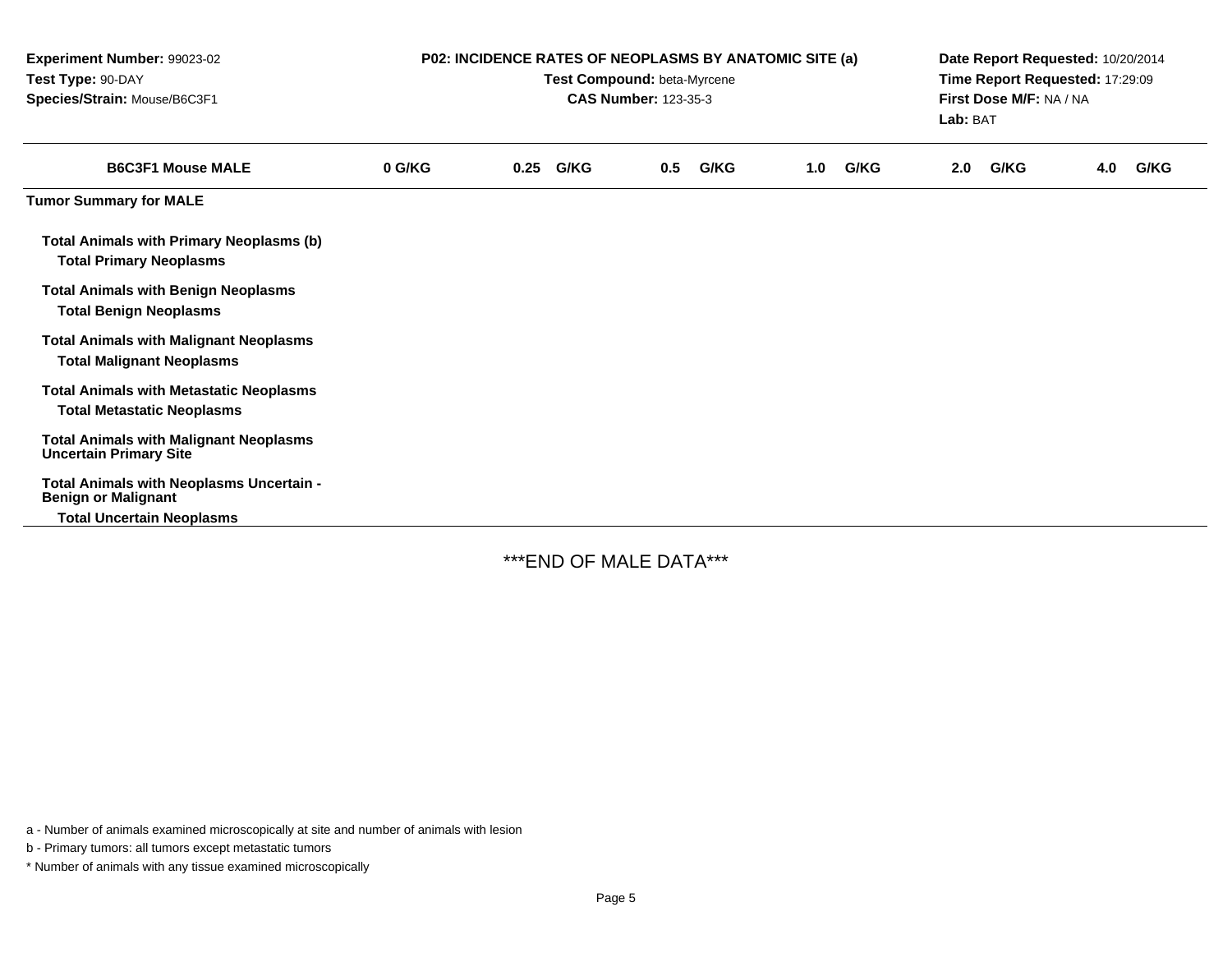| Experiment Number: 99023-02             |        | P02: INCIDENCE RATES OF NEOPLASMS BY ANATOMIC SITE (a) | Date Report Requested: 10/20/2014   |             |                         |             |
|-----------------------------------------|--------|--------------------------------------------------------|-------------------------------------|-------------|-------------------------|-------------|
| Test Type: 90-DAY                       |        | Test Compound: beta-Myrcene                            | Time Report Requested: 17:29:09     |             |                         |             |
| Species/Strain: Mouse/B6C3F1            |        | <b>CAS Number: 123-35-3</b>                            | First Dose M/F: NA / NA<br>Lab: BAT |             |                         |             |
| <b>B6C3F1 Mouse FEMALE</b>              | 0 G/KG | 0.25 G/KG                                              | G/KG<br>0.5                         | G/KG<br>1.0 | G/KG<br>2.0             | G/KG<br>4.0 |
| <b>Disposition Summary</b>              |        |                                                        |                                     |             |                         |             |
| <b>Animals Initially In Study</b>       | 10     | 10                                                     | 10                                  | 10          | 10                      | 10          |
| <b>Early Deaths</b>                     |        |                                                        |                                     |             |                         |             |
| <b>Moribund Sacrifice</b>               |        |                                                        |                                     |             | 1                       | $\sqrt{5}$  |
| <b>Natural Death</b>                    |        |                                                        |                                     |             | $\overline{\mathbf{r}}$ | 5           |
| <b>Survivors</b>                        |        |                                                        |                                     |             |                         |             |
| <b>Terminal Sacrifice</b>               | 10     | 10                                                     | $10$                                | 10          | $\mathbf 2$             |             |
| <b>Animals Examined Microscopically</b> | 10     | 10                                                     | 10                                  | 10          | 10                      | 10          |
| <b>ALIMENTARY SYSTEM</b>                |        |                                                        |                                     |             |                         |             |
| Esophagus                               | (10)   | (0)                                                    | (0)                                 | (10)        | (10)                    | (10)        |
| Gallbladder                             | (10)   | (0)                                                    | (0)                                 | (9)         | (8)                     | (9)         |
| Intestine Large, Cecum                  | (10)   | (0)                                                    | (0)                                 | (10)        | (8)                     | (10)        |
| Intestine Large, Colon                  | (10)   | (0)                                                    | (0)                                 | (10)        | (7)                     | (8)         |
| Intestine Large, Rectum                 | (10)   | (0)                                                    | (0)                                 | (10)        | (10)                    | (10)        |
| Intestine Small, Duodenum               | (10)   | (0)                                                    | (0)                                 | (10)        | (8)                     | (9)         |
| Intestine Small, Ileum                  | (10)   | (0)                                                    | (0)                                 | (10)        | (6)                     | (9)         |
| Intestine Small, Jejunum                | (10)   | (0)                                                    | (0)                                 | (10)        | (6)                     | (9)         |
| Liver                                   | (10)   | (10)                                                   | (10)                                | (10)        | (10)                    | (10)        |
| Oral Mucosa                             | (10)   | (0)                                                    | (2)                                 | (10)        | (10)                    | (10)        |
| Pancreas                                | (10)   | (10)                                                   | (10)                                | (10)        | (10)                    | (10)        |
| Salivary Glands                         | (10)   | (0)                                                    | (0)                                 | (10)        | (10)                    | (10)        |
| Stomach, Forestomach                    | (10)   | (10)                                                   | (10)                                | (10)        | (10)                    | (10)        |
| Stomach, Glandular                      | (10)   | (0)                                                    | (0)                                 | (10)        | (10)                    | (10)        |
| CARDIOVASCULAR SYSTEM                   |        |                                                        |                                     |             |                         |             |
| <b>Blood Vessel</b>                     | (10)   | (0)                                                    | (0)                                 | (10)        | (10)                    | (10)        |
| Heart                                   | (10)   | (0)                                                    | (0)                                 | (10)        | (10)                    | (10)        |
|                                         |        |                                                        |                                     |             |                         |             |

b - Primary tumors: all tumors except metastatic tumors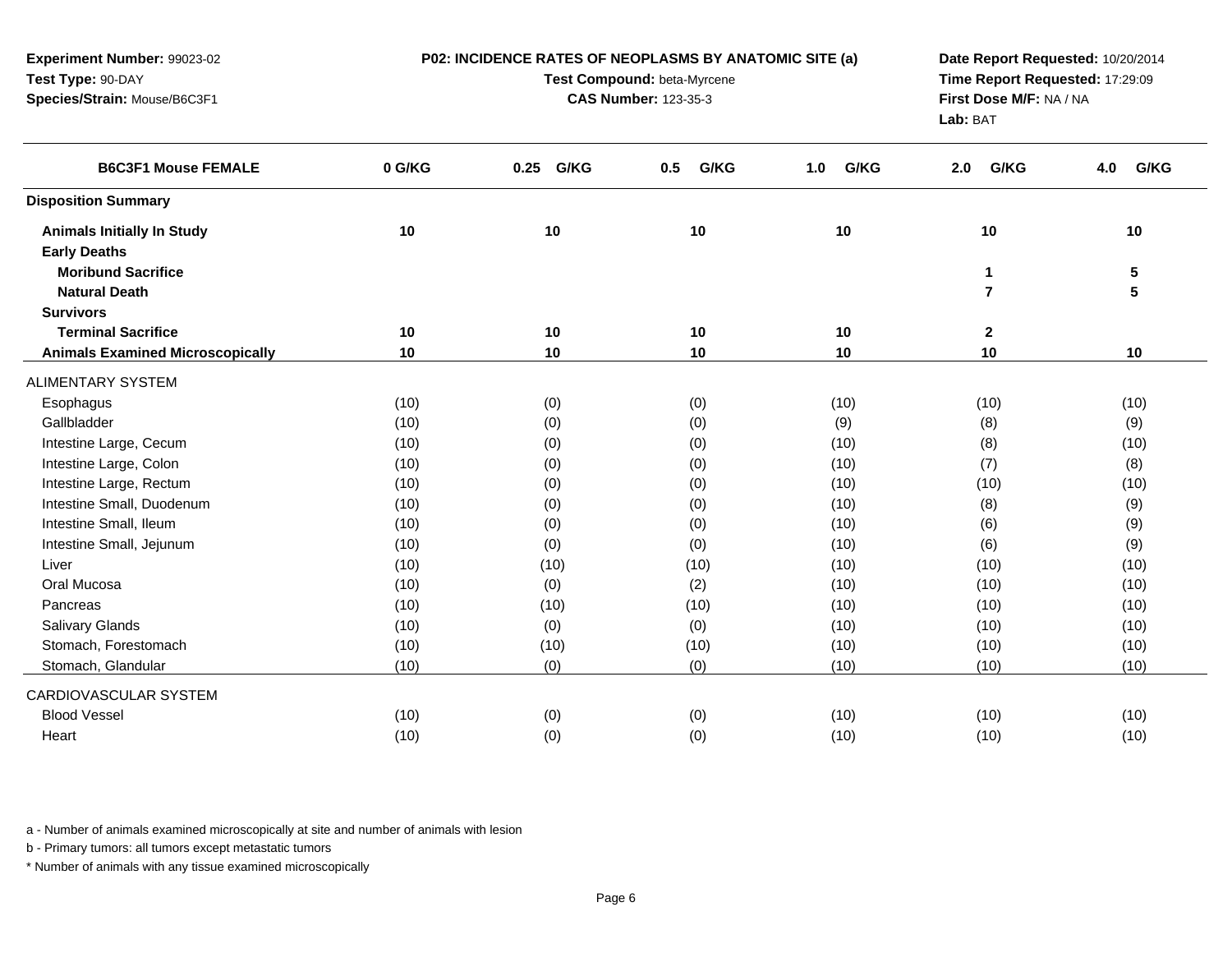| Test Type: 90-DAY<br>Species/Strain: Mouse/B6C3F1 |        | Test Compound: beta-Myrcene<br><b>CAS Number: 123-35-3</b> | Time Report Requested: 17:29:09<br>First Dose M/F: NA / NA<br>Lab: BAT |             |             |             |  |
|---------------------------------------------------|--------|------------------------------------------------------------|------------------------------------------------------------------------|-------------|-------------|-------------|--|
| <b>B6C3F1 Mouse FEMALE</b>                        | 0 G/KG | G/KG<br>0.25                                               | G/KG<br>0.5                                                            | G/KG<br>1.0 | G/KG<br>2.0 | G/KG<br>4.0 |  |
| <b>ENDOCRINE SYSTEM</b>                           |        |                                                            |                                                                        |             |             |             |  |
| <b>Adrenal Cortex</b>                             | (10)   | (0)                                                        | (0)                                                                    | (10)        | (10)        | (10)        |  |
| Adrenal Medulla                                   | (10)   | (0)                                                        | (0)                                                                    | (10)        | (10)        | (10)        |  |
| Parathyroid Gland                                 | (10)   | (0)                                                        | (0)                                                                    | (8)         | (8)         | (5)         |  |
| <b>Pituitary Gland</b>                            | (10)   | (0)                                                        | (0)                                                                    | (10)        | (10)        | (10)        |  |
| <b>Thyroid Gland</b>                              | (10)   | (0)                                                        | (0)                                                                    | (10)        | (10)        | (10)        |  |
| <b>GENERAL BODY SYSTEM</b><br>None                |        |                                                            |                                                                        |             |             |             |  |
| <b>GENITAL SYSTEM</b>                             |        |                                                            |                                                                        |             |             |             |  |
| <b>Clitoral Gland</b>                             | (10)   | (0)                                                        | (0)                                                                    | (10)        | (9)         | (10)        |  |
| Ovary                                             | (10)   | (0)                                                        | (0)                                                                    | (10)        | (10)        | (10)        |  |
| <b>Uterus</b>                                     | (10)   | (0)                                                        | (0)                                                                    | (10)        | (10)        | (10)        |  |
| <b>HEMATOPOIETIC SYSTEM</b>                       |        |                                                            |                                                                        |             |             |             |  |
| <b>Bone Marrow</b>                                | (10)   | (10)                                                       | (10)                                                                   | (10)        | (10)        | (10)        |  |
| Lymph Node, Mandibular                            | (10)   | (10)                                                       | (10)                                                                   | (10)        | (8)         | (10)        |  |
| Lymph Node, Mesenteric                            | (10)   | (10)                                                       | (10)                                                                   | (10)        | (10)        | (10)        |  |
| Spleen                                            | (10)   | (10)                                                       | (10)                                                                   | (10)        | (10)        | (10)        |  |
| Thymus                                            | (10)   | (10)                                                       | (10)                                                                   | (10)        | (10)        | (10)        |  |
| <b>INTEGUMENTARY SYSTEM</b>                       |        |                                                            |                                                                        |             |             |             |  |
| Mammary Gland                                     | (10)   | (0)                                                        | (0)                                                                    | (10)        | (10)        | (10)        |  |
| Skin                                              | (10)   | (0)                                                        | (0)                                                                    | (10)        | (10)        | (10)        |  |
| MUSCULOSKELETAL SYSTEM                            |        |                                                            |                                                                        |             |             |             |  |
| <b>Bone</b>                                       | (10)   | (0)                                                        | (0)                                                                    | (10)        | (10)        | (10)        |  |
| <b>NERVOUS SYSTEM</b>                             |        |                                                            |                                                                        |             |             |             |  |
| <b>Brain</b>                                      | (10)   | (0)                                                        | (0)                                                                    | (10)        | (10)        | (10)        |  |

**P02: INCIDENCE RATES OF NEOPLASMS BY ANATOMIC SITE (a)**

**Date Report Requested:** 10/20/2014

a - Number of animals examined microscopically at site and number of animals with lesion

b - Primary tumors: all tumors except metastatic tumors

**Experiment Number:** 99023-02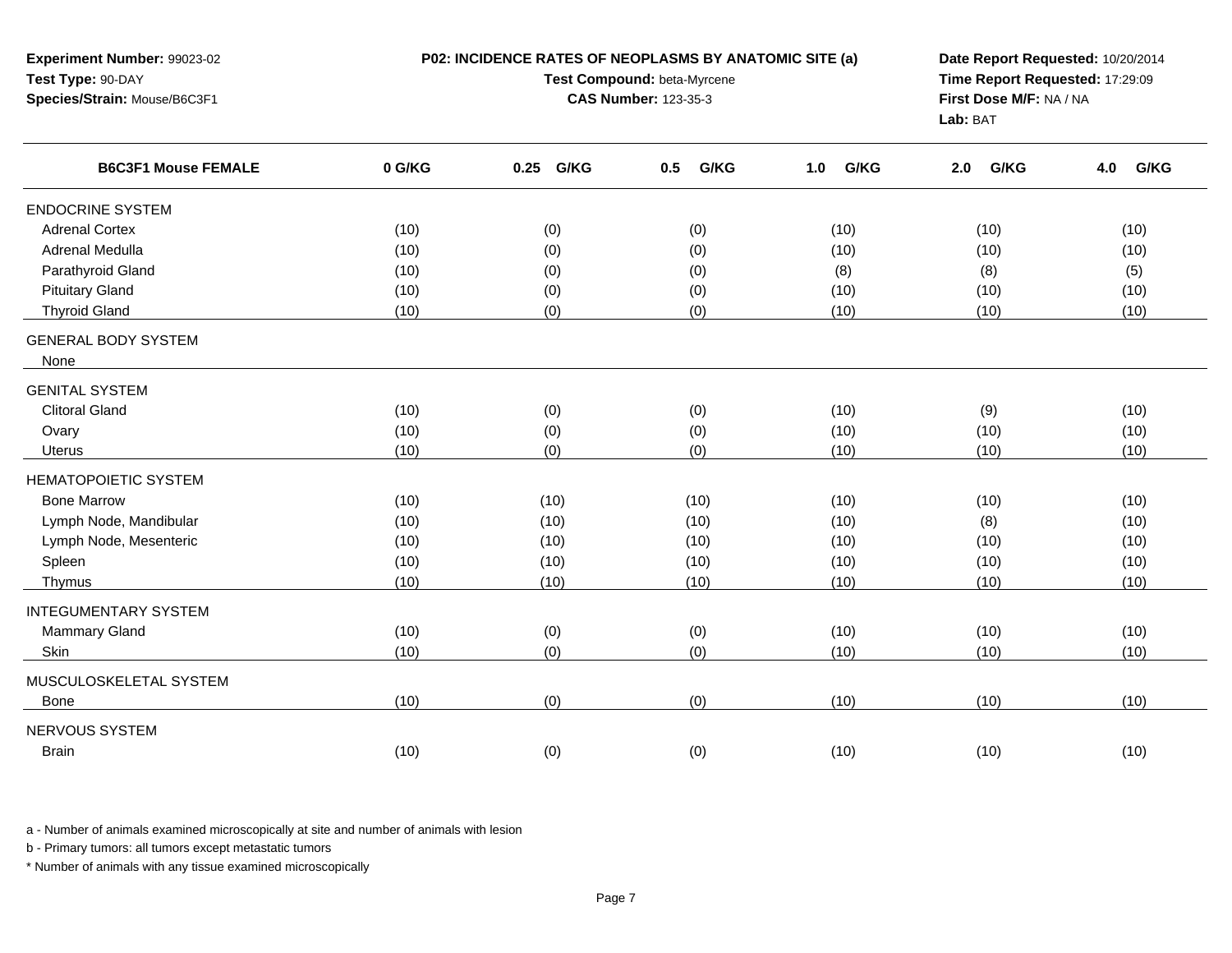**P02: INCIDENCE RATES OF NEOPLASMS BY ANATOMIC SITE (a)**

**Experiment Number:** 99023-02**Test Type:** 90-DAY**Species/Strain:** Mouse/B6C3F1

## **Test Compound:** beta-Myrcene**CAS Number:** 123-35-3

**Date Report Requested:** 10/20/2014**Time Report Requested:** 17:29:09**First Dose M/F:** NA / NA**Lab:** BAT

| <b>B6C3F1 Mouse FEMALE</b> | 0 G/KG | 0.25 G/KG | G/KG<br>0.5 | G/KG<br>1.0 | G/KG<br>2.0 | G/KG<br>4.0 |
|----------------------------|--------|-----------|-------------|-------------|-------------|-------------|
| Peripheral Nerve           | (1)    | (0)       | (0)         | (0)         | (0)         | (0)         |
| Spinal Cord                | (0)    | (0)       | (0)         | (0)         | (0)         | (1)         |
| <b>RESPIRATORY SYSTEM</b>  |        |           |             |             |             |             |
| Lung                       | (10)   | (0)       | (0)         | (10)        | (10)        | (10)        |
| Nose                       | (10)   | (10)      | (10)        | (10)        | (10)        | (10)        |
| Trachea                    | (10)   | (0)       | (0)         | (10)        | (10)        | (10)        |
| SPECIAL SENSES SYSTEM      |        |           |             |             |             |             |
| Ear                        | (2)    | (0)       | (0)         | (0)         | (0)         | (0)         |
| Eye                        | (10)   | (0)       | (0)         | (10)        | (10)        | (10)        |
| <b>Harderian Gland</b>     | (10)   | (0)       | (0)         | (10)        | (10)        | (9)         |
| URINARY SYSTEM             |        |           |             |             |             |             |
| Kidney                     | (10)   | (10)      | (10)        | (10)        | (10)        | (10)        |
| <b>Urinary Bladder</b>     | (10)   | (0)       | (0)         | (10)        | (10)        | (10)        |

a - Number of animals examined microscopically at site and number of animals with lesion

b - Primary tumors: all tumors except metastatic tumors